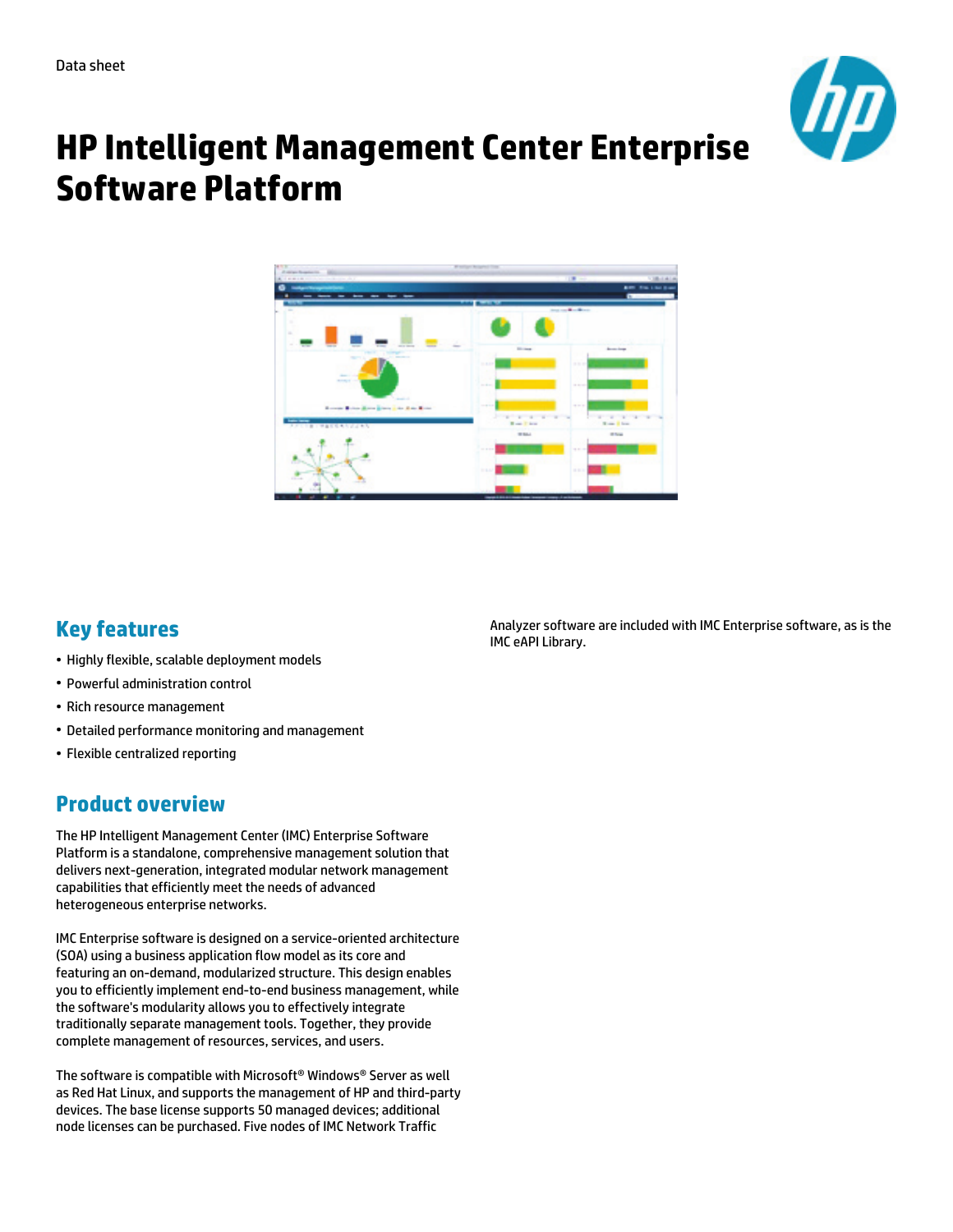# **Features and benefits**

# **Management**

# • **Highly flexible and scalable deployment models**

IMC Enterprise software delivers an extensive set of capabilities for managing large networks, and supplies a greater level of scalability and high availability through a flexible distributed deployment model than is the case with IMC Standard software deployments; IMC software can be deployed across multiple servers in a hierarchical architecture to provide increased scalability and resilience

# • **Intelligent management**

cohesively integrates fault management, element configuration, and network monitoring from a central vantage point; with support for third-party devices, IMC software enables network administrators to centrally manage all network elements with a variety of automated tasks: discovery, categorization, baseline configurations and software images, and others; IMC software provides configuration compare tools, version tracking, change alerts, and more

# • **Modular architecture**

optional modules can be added to enrich network management capabilities; modules for user access management, VPN management, and traffic analysis can be quickly added and provide instant benefits; the architecture allows modules to share information and provide collaborative policy creation and reports

# • **eAPI library and third-party applications**

the IMC eAPI library utilizes a RESTful implementation for simplified integration with HP and third-party applications; more than 200 eAPI calls are available in the library, which is included with IMC Enterprise software

# • **Live update enhancements**

IMC Enterprise software now provides notification and download availability of the latest IMC patches as well as new firmware version releases for HP devices

# • **NEW Virtualization management**

- HP IMC software is one of the first management tools to integrate management and monitoring of both virtual and physical networks
- provides insight and management of virtual networks and reduces migration complexity by aligning and automating network policies with virtual images
- supports VMware, Hyper-V, and KVM; IMC Virtual Network Management software also supports automatic tracking of the network access port of virtual machines

# • **NEW Rich resource management**

IMC software provides powerful network discovery and topology, including a detailed inventory of the network and highly accurate depictions of how it is configured; supported views include Layers 2 and 3, as well as VLAN topology and the ability to create custom views like dashboard homepage; customization enables administrators to organize and control the network infrastructure; supports multidevice context and Intelligent Resilient Framework

# • **Flexible, centralized reporting**

centralized report management simplifies an organization's report administration; flexible historical reports provide the information necessary for network trend analysis and capacity planning, and offer predefined reports or customization options to define parameters; reports can be viewed in a number of formats, including .pdf and .xls, and can be sent automatically via email, or can be scheduled to run at a set timeframe

# • **Access control list management**

IMC software simplifies the definition, deployment, and control of ACLs with effective policy-based control of network security and quality of service (QoS) across an organization's network infrastructure; ACL rule optimization provides efficient use of ACL resources on devices

# • **Identification and access management**

the system implements unified and centralized management for access, supporting access through authentications, including LAN, WAN, WLAN, and VPN; it supports strong authentication using smart card, certificate, and others, and supports various methods of endpoint access control and identity-based network services that efficiently integrate the management of user resources and services

# • **Compliance Center feature**

associates compliance policies with devices that need to be checked; the compliance check function can promptly fix configuration and security problems in the network; if incorrect configurations are found, the data for the specific device and the configuration error are included in the Compliance Center report; IMC now includes predefined policies for the Compliance Center as well as alarm generation when devices fail compliance checks

# • **Virtual Connect support**

IMC software supports add/remove connections for Virtual Connect Manager and displays the connect information from the device detail page

# • **IMC mobile application**

IMC software provides a new mobile application for the iPhone and Android operating systems; provides administrators with the flexibility to monitor the network while they are away from their offices

# • **Extensible platform and module services**

IMC software has an open platform to support a service-oriented architecture (SOA); features within the software can be integrated with third-party software, utilizing the available APIs

# • **Telnet/SSH proxy**

with the Telnet/SSH proxy, an administrator can use a browser to remotely access and manage devices through Telnet/SSH without installing a Telnet/SSH tool on the PC client used to access the device; this promotes secure and controlled access to devices while providing auditing of changes on any device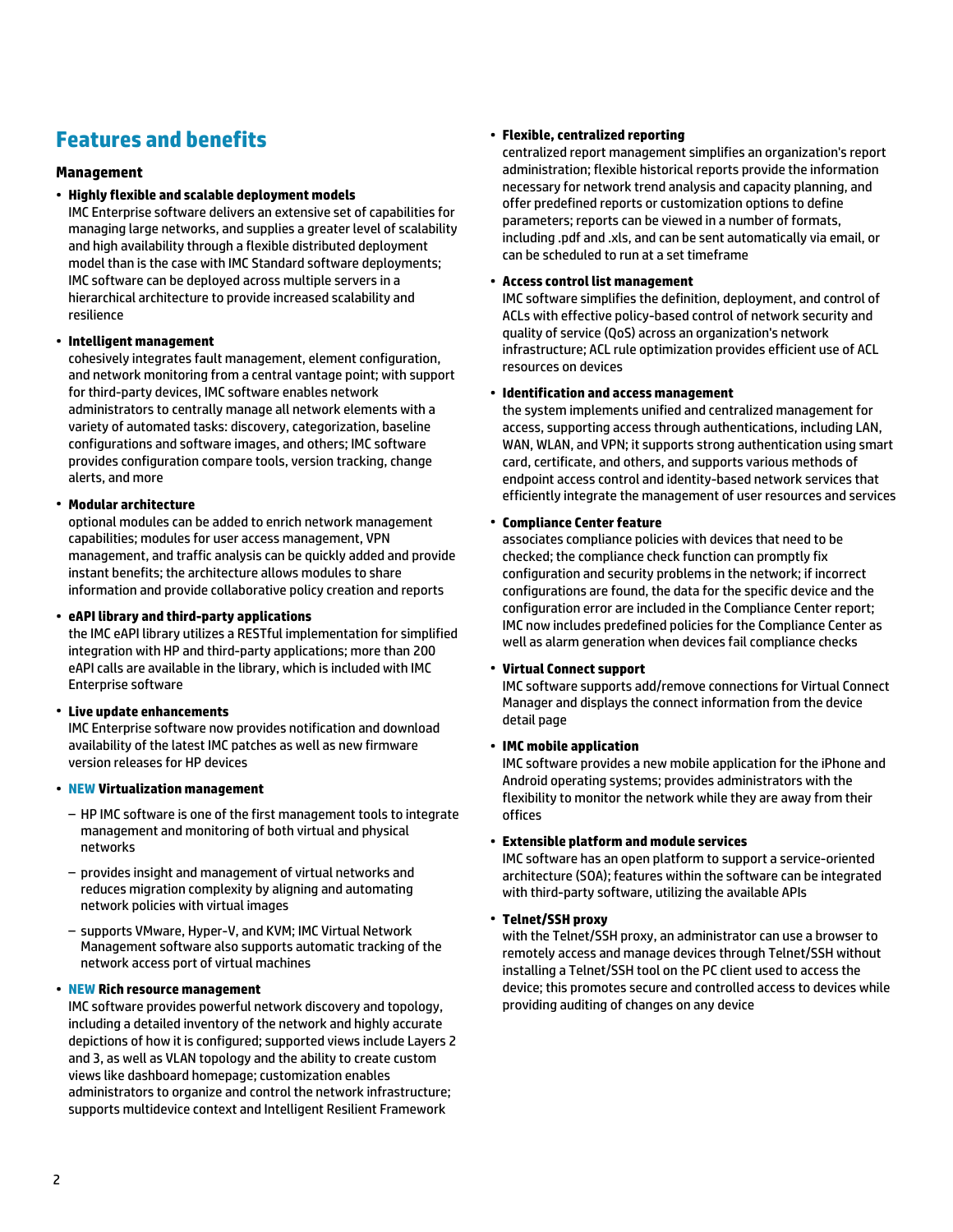#### • **Unified Task Management and Wizard Center**

the IMC Wizard Center feature services many of the configuration wizards found within IMC software, such as quick start and the third-party device configuration wizard; new to this release is Unified Task Management, which is a section that hosts all tasks within IMC software

#### • **Traffic topology**

based on the network's physical topology, it enables users to view the traffic conditions of various links; utilizes IMC geolocation data to automatically derive and place topographic maps

#### • **Customized functions and third-party device support**

IMC Enterprise software extends device management and configuration functions; users can either extend an existing function to support third-party devices by compiling interactive scripts and XML files, or customize a function by compiling interactive scripts, XML files, and UI configuration files

#### • **Performance enhancement**

IMC software provides new ways to view performance data: TopN, trend analysis, summary data, and at a glance; the GUI is flexible and allows for instant viewing, switching between multiple views, and quick access to the various performance summary views

#### • **Security Control Center**

the Security Control Center (SCC) can be used to define policies and enforce device settings consistently on selected devices; you can also use policies to manage VLANs and VLAN port settings or automatically apply a configuration template on newly discovered devices; you can configure policies to send alarms when device configurations become noncompliant

#### • **Network data collection**

generates, packages, and sends archived information about your network, device, or IMC software to the appropriate HP support or sales organizations in one simple step; this feature gathers the data you selected and generates reports and data files containing the relevant information; it delivers the reports to your selected destination, either by email, FTP, SFTP, or to a file location

#### • **Service Monitor**

monitors the availability and responsiveness of common network services via probes that you configure; the probes reside on local and remote IMC software agents and test services from servers and devices that you select when configuring the probes

# **Warranty and support**

# • **Electronic and telephone support**

limited electronic and business-hours telephone support is available from HP for the entire warranty period; to reach our support centers, refer to

**www.hp.com/networking/contact-support**; for details on the duration of support provided with your product purchase, refer to **www.hp.com/networking/warrantysummary**

# • **Software releases**

to find software for your product, refer to **www.hp.com/networking/support**; for details on the software releases available with your product purchase, refer to **www.hp.com/networking/warrantysummary**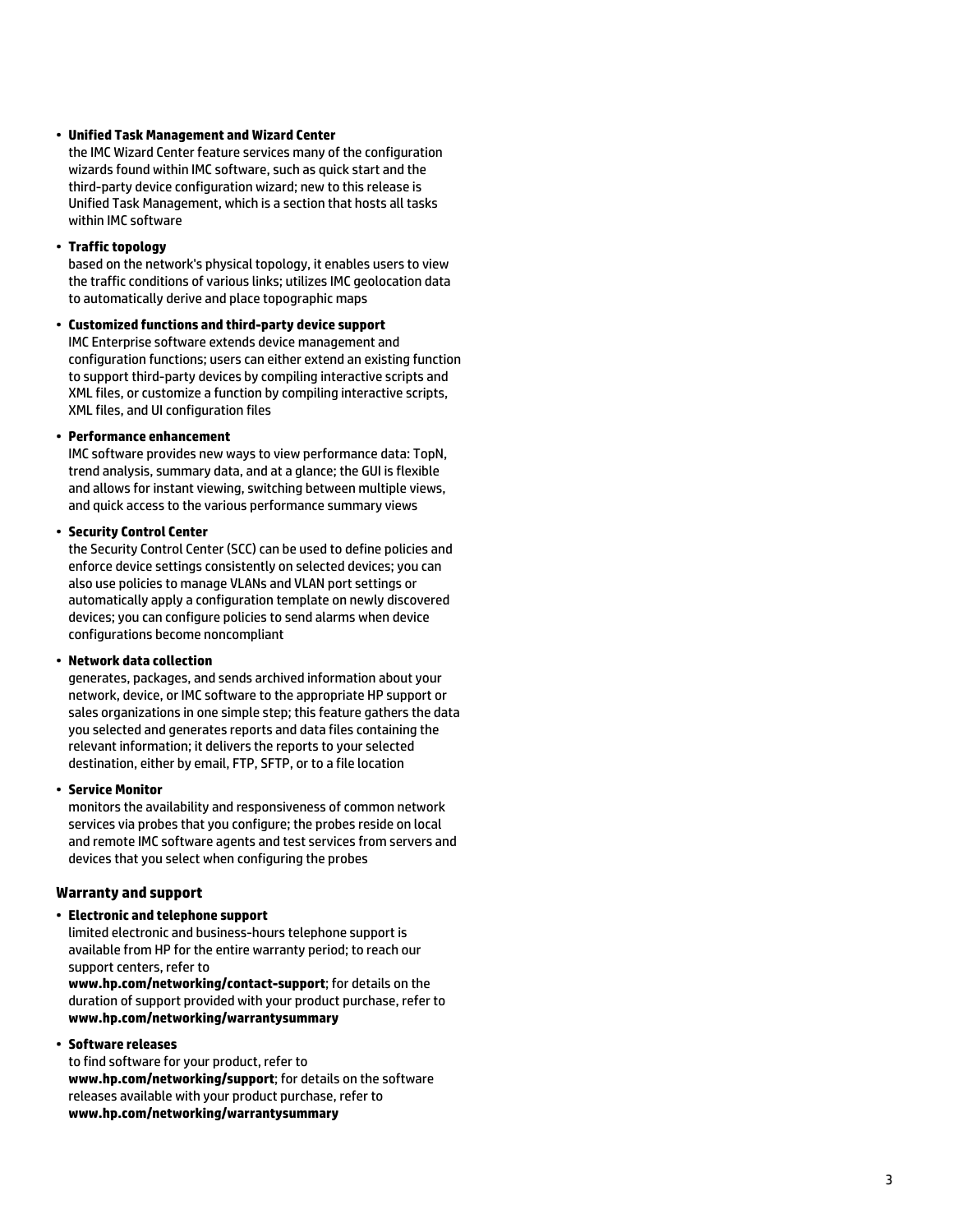# **HP Intelligent Management Center Enterprise Software Platform**

# **Specifications**

|                                | HP IMC Enterprise Software Platform with 50-node E-LTU (JG748AAE)                                                                                                                                                                                                                                                                                                                                                                                                                                                                                                                                                                                                                                                                             |
|--------------------------------|-----------------------------------------------------------------------------------------------------------------------------------------------------------------------------------------------------------------------------------------------------------------------------------------------------------------------------------------------------------------------------------------------------------------------------------------------------------------------------------------------------------------------------------------------------------------------------------------------------------------------------------------------------------------------------------------------------------------------------------------------|
| Minimum system hardware        | Running environment requirement: client/server architecture; server requirement<br>Intel® Pentium® 4 3.0 GHz processor<br>4 GB RAM memory<br>50 GB storage<br>10/100 Mbps NIC<br>48X CD-ROM drive, video card supporting 1024 x 768 resolution, and sound card                                                                                                                                                                                                                                                                                                                                                                                                                                                                                |
| Recommended system hardware    | 3.0 GHz Intel® Xeon® or Intel® Core™2 Duo processor or equivalent processor<br>4 GB RAM memory<br>100 GB storage<br>10/100 Mbps NIC<br>48X CD-ROM drive, video card supporting 1024 x 768 resolution, and sound card                                                                                                                                                                                                                                                                                                                                                                                                                                                                                                                          |
| Recommended software           | Windows® Server 2003 with Service Pack 2<br>Windows® Server 2003 X64 with Service Pack 2 and KB942288<br>Windows® Server 2003 R2 with Service Pack 2<br>Windows® Server 2003 R2 X64 with Service Pack 2 with KB942288<br>Windows® Server 2008 with Service Pack 2<br>Windows® Server 2008 X64 with Service Pack 2<br>Windows® Server 2008 R2 with Service Pack 1<br>Windows® Server 2008 R2 X64 with Service Pack 1<br>Red Hat Enterprise Linux 5<br>Red Hat Enterprise Linux 5 X64<br>Red Hat Enterprise Linux 5.5<br>Red Hat Enterprise Linux 5.5 X64<br>Red Hat Enterprise Linux 6.1 X64<br>Windows Server 2012 X64 with KB2836988<br>Red Hat Enterprise Linux 5.9<br>Red Hat Enterprise Linux 5.9 X64<br>Red Hat Enterprise Linux 6.4 x64 |
| Minimum system hardware        | Client requirement<br>Intel® Pentium® 4 2.0 GHz processor<br>2 GB RAM memory<br>50 GB storage<br>10/100 Mbps NIC<br>48X CD-ROM drive, video card supporting 1024 x 768 resolution, and sound card                                                                                                                                                                                                                                                                                                                                                                                                                                                                                                                                             |
| Recommended system hardware    | 2.0 GHz Intel® Pentium® III or equivalent processor<br>2 GB RAM memory<br>50 GB storage<br>10/100 Mbps NIC<br>48X CD-ROM drive, video card supporting 1024 x 768 resolution, and sound card                                                                                                                                                                                                                                                                                                                                                                                                                                                                                                                                                   |
| Recommended software           | Microsoft <sup>®</sup> Windows® XP                                                                                                                                                                                                                                                                                                                                                                                                                                                                                                                                                                                                                                                                                                            |
| <b>Browsers</b>                | Firefox 3.6 or later is recommended<br>Internet Explorer 8.0 or later is recommended                                                                                                                                                                                                                                                                                                                                                                                                                                                                                                                                                                                                                                                          |
| <b>Additional requirements</b> | Database: Microsoft SQL Server 2005 Service Pack 3 (Windows only), Microsoft SQL Server 2008 Service Pack 3 (Windows only), Microsoft SQL Server 2008 Service Pack 3<br>(64-bit—Windows 64-bit only), Microsoft SQL Server 2008 R2 Service Pack 1 (Windows only), Microsoft SQL Server 2008 R2 Service Pack 1 (64-bit—Windows only), Oracle 11q<br>Release 1 (Linux only), Oracle 11g Release 2 (Linux only), Oracle 11g Release 2 (64-bit-Linux only), MySQL Enterprise Server 5.1 (Linux and Windows-up to 1,000 devices<br>supported), and MySQL Enterprise Server 5.5 (Linux and Windows-up to 1,000 devices supported)                                                                                                                   |
| <b>Notes</b>                   | For fewer than 500 nodes, 1 CPU is sufficient; from 500 to 2,000 nodes, there should be 2 CPUs or 1 dual-core CPU; for more than 2,000 nodes, there should be 4 CPUs or 2<br>dual-core CPUs. For more than 5,000 nodes, a hierarchy architecture is needed.                                                                                                                                                                                                                                                                                                                                                                                                                                                                                   |
| <b>Services</b>                | 3-Year, 9x5 SW phone support, software updates (UV760E)<br>3-year, 24x7 SW phone support, software updates (UV761E)                                                                                                                                                                                                                                                                                                                                                                                                                                                                                                                                                                                                                           |
|                                | Refer to the HP website at www.hp.com/networking/services for details on the service-level descriptions and product numbers. For details about services and response times<br>in your area, please contact your local HP sales office.                                                                                                                                                                                                                                                                                                                                                                                                                                                                                                        |